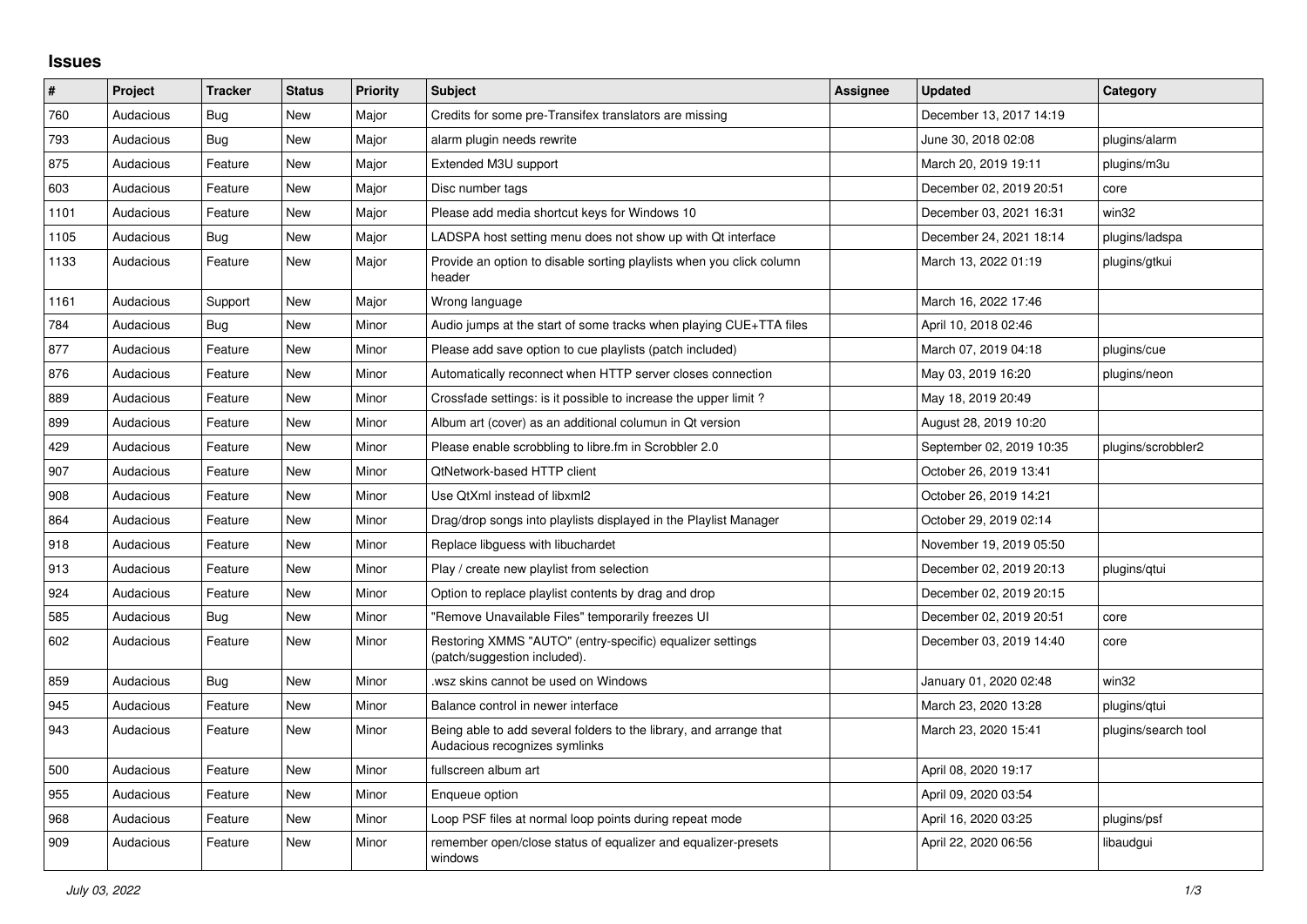| $\vert$ # | Project   | <b>Tracker</b> | <b>Status</b> | <b>Priority</b> | <b>Subject</b>                                                                                      | <b>Assignee</b> | <b>Updated</b>          | Category                 |
|-----------|-----------|----------------|---------------|-----------------|-----------------------------------------------------------------------------------------------------|-----------------|-------------------------|--------------------------|
| 975       | Audacious | <b>Bug</b>     | New           | Minor           | Segfault/leak on exit with streamtuner enabled                                                      | Ariadne Conill  | May 01, 2020 00:17      | plugins/streamtuner      |
| 987       | Audacious | Feature        | New           | Minor           | Closing of Search Library tool by same method as opening it                                         |                 | May 13, 2020 00:15      |                          |
| 993       | Audacious | Bug            | New           | Minor           | Lyrics for streamed content are written to cache but not read.                                      |                 | June 07, 2020 13:10     | plugins/lyricwiki        |
| 969       | Audacious | Feature        | New           | Minor           | streamtuner plugin: Please add column-sortability, or at least sort<br>alphabetically by 1st column |                 | June 16, 2020 09:54     | plugins/streamtuner      |
| 995       | Audacious | Feature        | New           | Minor           | Add star rating to songs                                                                            |                 | June 16, 2020 09:56     |                          |
| 996       | Audacious | Feature        | New           | Minor           | Refine playlists when searching (search all playlists)                                              |                 | June 16, 2020 09:58     |                          |
| 1011      | Audacious | Feature        | New           | Minor           | Visible separator of folders in the playlist                                                        |                 | July 18, 2020 16:10     |                          |
| 1013      | Audacious | Feature        | New           | Minor           | Request re Album Art using music file metatag                                                       |                 | August 03, 2020 22:48   |                          |
| 1014      | Audacious | <b>Bug</b>     | New           | Minor           | Some .VGM/.VGZ files fail to play                                                                   |                 | August 17, 2020 15:29   | plugins/console          |
| 1017      | Audacious | Feature        | New           | Minor           | QT Global Hotkeys rework proposal and cross-platform support                                        | Domen Mori      | December 07, 2020 04:22 | plugins/hotkey           |
| 1046      | Audacious | Feature        | New           | Minor           | Add all id3v2 frames in the settings of Playlist available columns                                  |                 | December 28, 2020 21:14 | plugins/gtkui            |
| 1047      | Audacious | Feature        | New           | Minor           | Stop playing after any chosen track                                                                 |                 | December 29, 2020 01:23 |                          |
| 786       | Audacious | Feature        | New           | Minor           | Port global hotkeys plugin to Windows                                                               |                 | January 04, 2021 21:52  | plugins/hotkey           |
| 956       | Audacious | Feature        | New           | Minor           | Stream to chromecast                                                                                |                 | January 11, 2021 01:19  |                          |
| 1058      | Audacious | Feature        | New           | Minor           | Allow changing the language/locale in settings                                                      |                 | January 30, 2021 18:11  |                          |
| 1066      | Audacious | Feature        | New           | Minor           | Allow Equalizer window to be resized.                                                               |                 | February 11, 2021 10:05 |                          |
| 1067      | Audacious | Feature        | New           | Minor           | Equalizer adjustments are coarse.                                                                   |                 | February 11, 2021 10:09 |                          |
| 51        | Audacious | Feature        | New           | Minor           | Option to inhibit suspend                                                                           |                 | February 13, 2021 09:23 |                          |
| 1072      | Audacious | Feature        | New           | Minor           | QT AOSD plugin                                                                                      |                 | February 17, 2021 21:18 | plugins/aosd             |
| 1076      | Audacious | Feature        | New           | Minor           | Adjustable background and fonts colors and fonts size in<br>playlist---zoomable playlist            | Tom Hammer      | March 09, 2021 00:38    | plugins/playlist-manager |
| 1082      | Audacious | Feature        | New           | Minor           | File writer option to pad track numbers with leading zeros                                          |                 | March 31, 2021 00:15    | plugins/filewriter       |
| 1071      | Audacious | Feature        | New           | Minor           | Linkage could be improved for packagers.                                                            |                 | March 31, 2021 00:32    |                          |
| 882       | Audacious | Feature        | New           | Minor           | Consider adding vgmstream plugin                                                                    |                 | April 07, 2021 00:47    |                          |
| 883       | Audacious | Feature        | New           | Minor           | Consider adding USF plugin                                                                          |                 | April 07, 2021 01:00    |                          |
| 1088      | Audacious | Feature        | New           | Minor           | plugin: status icon: ADD option to select tray mouse Middle Click action                            |                 | April 11, 2021 12:05    | plugins/statusicon       |
| 196       | Audacious | <b>Bug</b>     | New           | Minor           | Wrong channel map when doing surround playback                                                      |                 | April 13, 2021 03:48    |                          |
| 1091      | Audacious | Feature        | New           | Minor           | Built-in lyrics support                                                                             |                 | April 28, 2021 18:24    |                          |
| 1092      | Audacious | Feature        | New           | Minor           | Reread metadata on play option                                                                      |                 | April 30, 2021 03:35    |                          |
| 1095      | Audacious | Feature        | New           | Minor           | Ctrl + $Z$ / R to undo / redo changes to playlist                                                   |                 | May 07, 2021 18:42      |                          |
| 1099      | Audacious | Feature        | New           | Minor           | Per-track ReplayGain shouldn't be enabled by default                                                |                 | May 09, 2021 13:41      |                          |
| 1096      | Audacious | Feature        | New           | Minor           | Calculate and show selection stats in the status bar                                                |                 | May 10, 2021 03:06      |                          |
| 1098      | Audacious | Feature        | New           | Minor           | Hide empty Services playlist sub-menu                                                               |                 | May 10, 2021 09:25      | libaudgui                |